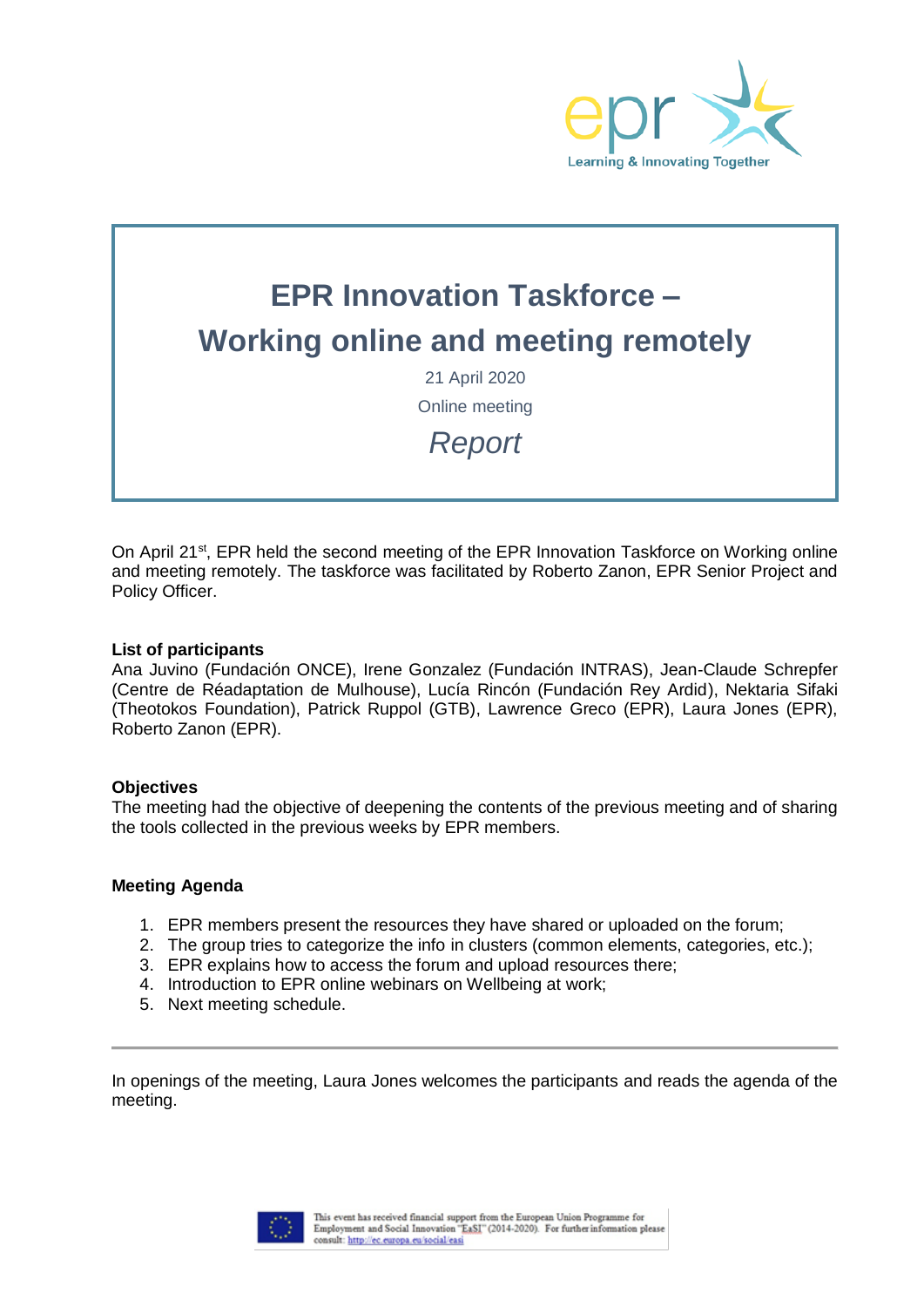

### **1. Resources/Good Practices shared**

Ana Juvino (Fundacióon Once):

- Key to successfu remote work: tips on how to deal with work from home individually and in groups in order to minimize its risks and increase its effectiveness;
- Remote work eligibility assessment: form used by F.Once to evaluate the suitability of the employees to teleworking.

Jean-Claude Schrepfer (Centre de Réadaptation de Mulhouse):

 4 teleworking councils: 4 factsheets, prepared with the contribution of the CRM communication staff on how to best manage work from home, especially in this period of forced reclusion.

Lucía Rincón (Fundación Rey Ardid):

 Good practices on Working Remotely: collection of tips on how Fundación Rey Ardid is preparing for telework. The document is not finalized yet, as practices collection is still in progress.

All presentations are available on the dedicate EPR forum webpage [here.](https://www.epr.eu/forums/forum/resources-on-online-meetings-and-events/?view=all)

# **2. Categorized info of the presented resources**

All resources appear to have at least two dimensions:

- **1.** Individual work / Teamwork:
	- a. Individual work: how to manage your work from home, how to manage your time, monitor your activities, find a balance between telework and exercise, etc .;
	- b. Team work: how to collaborate remotely with your colleagues, how to communicate, how to monitor the progress of shared activities or projects, etc.
- **2.** Operational content / emotional and relational content:
	- a. Operational content: tips and tools related to the management of work-related tasks;
	- b. Tips and tools related to the emotional content of team work (personal connections, self-confidence, interpersonal dinamics).

### **3. EPR members' forum**

EPR shares the screen and leads participants on how to access the forum and upload resources there. Keep in mind that:

- Before the first access, you need to register and wait for EPR secretariat to grant the profile permission to access. The procedure is therefore not immediate;
- Some formats, such as Microsoft Excell Macro, are not loadable. In these cases it is better to convert the file to Microsoft Excell.